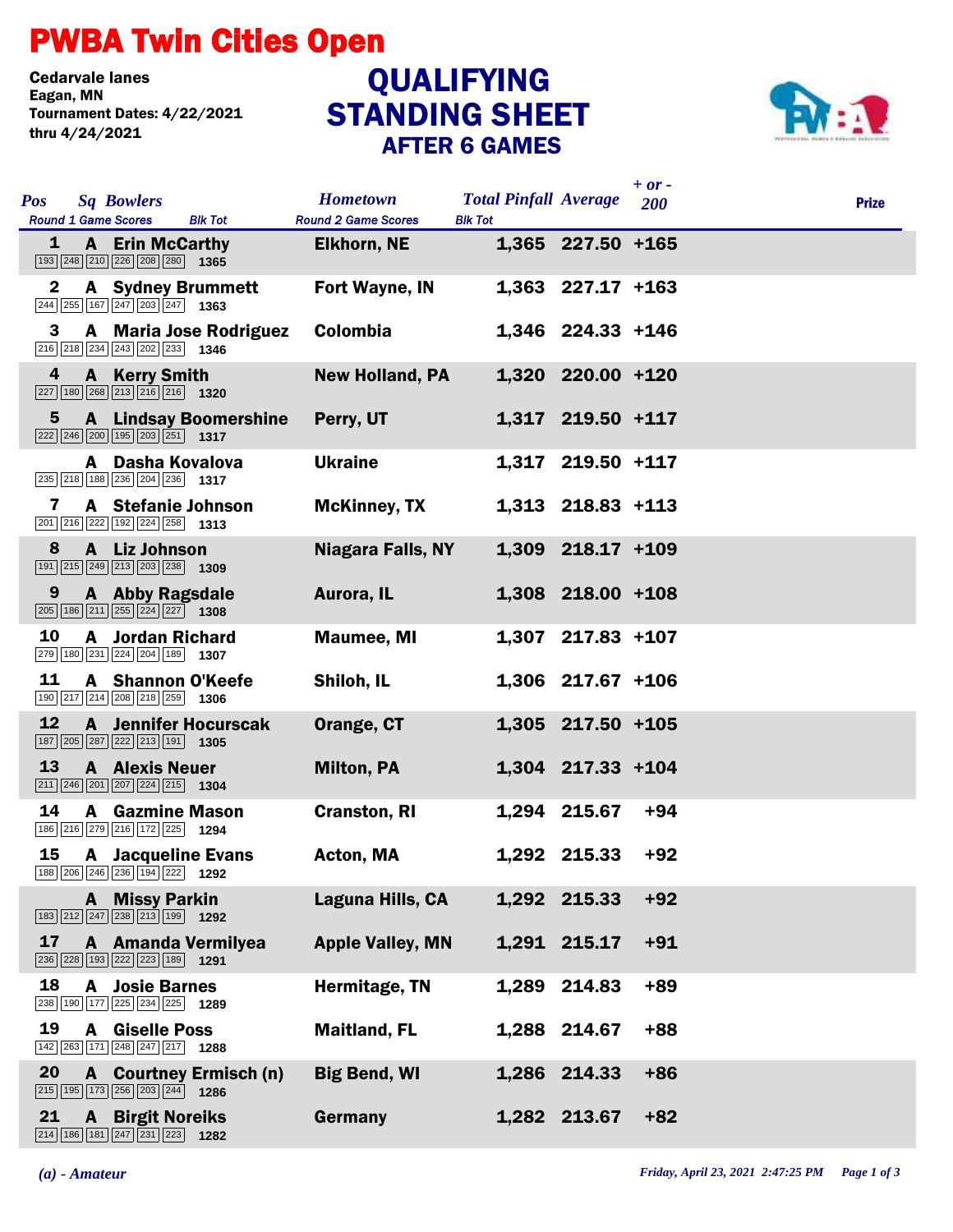| <b>Pos</b> |                 | <b>Sq Bowlers</b><br><b>Round 1 Game Scores</b>                                                                          | <b>Blk Tot</b>                          | <b>Hometown</b><br><b>Round 2 Game Scores</b> | <b>Total Pinfall Average</b><br><b>Blk Tot</b> |              | $+ or -$<br>200 | <b>Prize</b> |
|------------|-----------------|--------------------------------------------------------------------------------------------------------------------------|-----------------------------------------|-----------------------------------------------|------------------------------------------------|--------------|-----------------|--------------|
| 22         | A               | <b>Diandra Asbaty</b><br>193 206 237 246 201 193 1276                                                                    |                                         | Chicago, IL                                   |                                                | 1,276 212.67 | $+76$           |              |
| 23         |                 | <b>A</b> Valerie Bercier<br>225 197 209 191 196 256 1274                                                                 |                                         | <b>Muskegon, MI</b>                           |                                                | 1,274 212.33 | $+74$           |              |
| 24         |                 | <b>A</b> Kelly Kulick<br>236 195 180 199 232 227 1269                                                                    |                                         | <b>Union, NJ</b>                              |                                                | 1,269 211.50 | $+69$           |              |
| 25         |                 | <b>A</b> Bryanna Cote<br>$\boxed{172}$ $\boxed{230}$ $\boxed{246}$ $\boxed{171}$ $\boxed{203}$ $\boxed{246}$ <b>1268</b> |                                         | <b>Tucson, AZ</b>                             |                                                | 1,268 211.33 | $+68$           |              |
| 26         |                 | <b>A</b> Ashly Galante<br>257 217 194 232 196 168 1264                                                                   |                                         | Palm Harbor, FL                               |                                                | 1,264 210.67 | $+64$           |              |
| 27         |                 | A Sandra Gongora<br>257 179 225 205 199 191 1256                                                                         |                                         | <b>Mexico</b>                                 |                                                | 1,256 209.33 | $+56$           |              |
| 28         |                 | A Kayla Pashina<br>$\boxed{168}\boxed{232}\boxed{216}\boxed{191}\boxed{233}\boxed{211}$ 1251                             |                                         | <b>Minnetonka, MN</b>                         |                                                | 1,251 208.50 | $+51$           |              |
|            |                 | 234 226 174 224 203 190 1251                                                                                             | <b>A</b> Shannon Pluhowsky              | Dayton, OH                                    |                                                | 1,251 208.50 | $+51$           |              |
| 30         |                 | <b>A</b> Verity Crawley<br>$\boxed{203}$ $\boxed{221}$ $\boxed{214}$ $\boxed{206}$ $\boxed{188}$ $\boxed{217}$ 1249      |                                         | <b>England</b>                                |                                                | 1,249 208.17 | $+49$           |              |
| 31         |                 | A Julia Bond<br>253 200 192 189 202 211 1247                                                                             |                                         | Aurora, IL                                    |                                                | 1,247 207.83 | $+47$           |              |
| 32         |                 | A Liz Kuhlkin<br>179 217 196 201 255 194 1242                                                                            |                                         | <b>Schenectady, NY</b>                        |                                                | 1,242 207.00 | $+42$           |              |
| 33         | <b>Cut Line</b> | $\boxed{192}$ $\boxed{192}$ $\boxed{245}$ $\boxed{205}$ $\boxed{163}$ $\boxed{242}$ <b>1239</b>                          | <b>Cash Line</b><br>A Jasmine Snell (n) | <b>Papillion, NE</b>                          |                                                | 1,239 206.50 | $+39$           |              |
| 34         |                 | <b>A</b> Taylor Bulthuis<br>$\boxed{207}$ 186 221 205 245 172 1236                                                       |                                         | <b>Coral Springs, FL</b>                      |                                                | 1,236 206.00 | $+36$           |              |
|            |                 | A Hailey Triske (n)<br>$\overline{255}$ $\overline{219}$ 175 $\overline{205}$ 171 $\overline{211}$ 1236                  |                                         | <b>Hopkins, MN</b>                            |                                                | 1,236 206.00 | $+36$           |              |
|            |                 | 36 A Kayla Bandy<br>$\boxed{199}$ $\boxed{192}$ $\boxed{217}$ $\boxed{217}$ $\boxed{234}$ $\boxed{175}$ 1234             |                                         | <b>Wichita, KS</b>                            |                                                | 1,234 205.67 | $+34$           |              |
| 37         |                 | 199 204 174 259 200 191 1227                                                                                             | <b>A</b> Breanna Clemmer                | <b>Clover, SC</b>                             |                                                | 1,227 204.50 | $+27$           |              |
| 38         | A               | 206 207 205 192 255 161 1226                                                                                             | <b>Danielle McEwan</b>                  | <b>Stony Point, NY</b>                        |                                                | 1,226 204.33 | $+26$           |              |
| 39         |                 | A Estefania Cobo<br>234 186 205 177 220 194 1216                                                                         |                                         | North Richland Hills, T1,216 202.67           |                                                |              | $+16$           |              |
| 40         |                 | A Jen Higgins<br>199 221 190 190 190 222 1212                                                                            |                                         | <b>Lewis Center, OH</b>                       |                                                | 1,212 202.00 | $+12$           |              |
| 41         |                 | A Maria Bulanova<br>179 223 171 188 223 224 1208                                                                         |                                         | <b>Russia</b>                                 |                                                | 1,208 201.33 | $+8$            |              |
| 42         | A               | <b>Caitlyn Johnson</b><br>227 204 189 180 183 224 1207                                                                   |                                         | <b>Beaumont, TX</b>                           |                                                | 1,207 201.17 | $+7$            |              |
| 43         |                 | <b>A</b> Lauren Pate<br>175 191 202 192 224 218 1202                                                                     |                                         | <b>Inver Grove, MN</b>                        |                                                | 1,202 200.33 | $+2$            |              |
| 44         |                 | <b>A</b> Clara Guerrero<br>192 163 213 237 207 189 1201                                                                  |                                         | <b>Colombia</b>                               |                                                | 1,201 200.17 | $+1$            |              |
| 45         |                 | 229 183 178 222 213 170 1195                                                                                             | <b>A</b> Stephanie Zavala               | Downey, CA                                    |                                                | 1,195 199.17 | $-5$            |              |